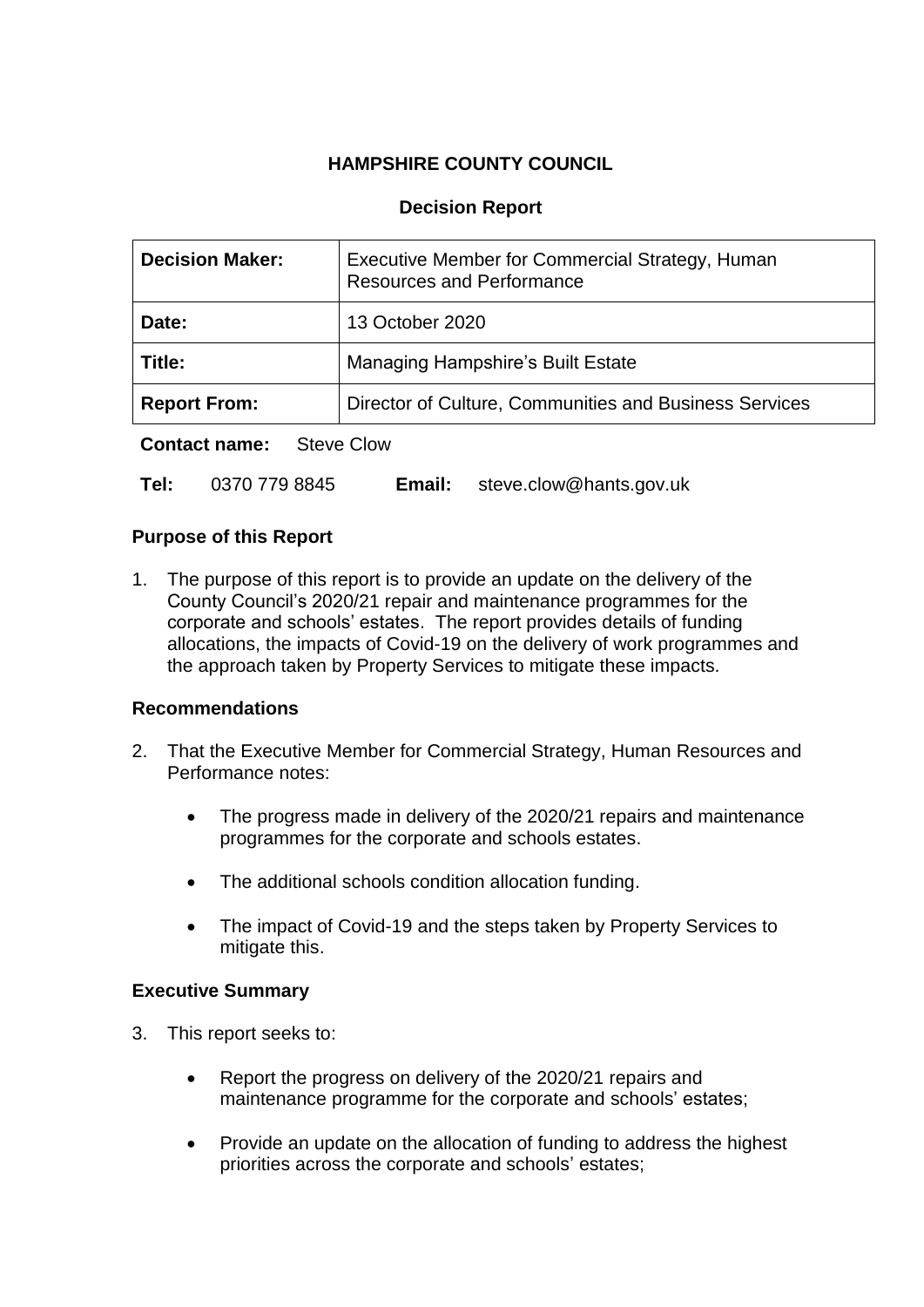• Report on the impact of the Covid-19 pandemic on the delivery of the 2020/21 repairs and maintenance programme and the steps being taken by Property Services to mitigate this impact.

## **Contextual information**

- 4. The 'Managing Hampshire's Built Estate' report to the Executive Member for Commercial Strategy, Human Resources and Performance on 20 July 2020 set out the urgent decisions made during the Covid-19 lockdown (as a result of the temporary cessation of Executive Member decisions) by the Deputy Chief Executive and Director of Corporate Resources to allow essential progress to be made on the delivery of the 2020/21 repairs and maintenance programme for the corporate and schools' estate.
- 5. These decisions included confirmation of the 2020/21 funding totalling £49 million, high level allocation of this funding to address repairs and maintenance priorities, and approval of project appraisals for named capital schemes with individual values of £250,000 or more. The detailed budget allocations and programme of planned revenue and capital projects under £250,000 were approved under Chief Officer delegations by the Deputy Chief Executive.
- 6. The report also identified the impact of the Covid-19 lockdown on the delivery of the 2020/21 repairs and maintenance programme, as understood at that time, and the steps being taken by Property Services to mitigate this impact.
- 7. The easing of lockdown measures in the early summer removed some of the previous constraints, but a number of Covid-19 related challenges remain and continue to impact on the delivery of the programme.
- 8. Covid-19 has, however, created a number of new opportunities as central government seeks to drives economic recovery through allocation of additional funding to key priorities. This includes £560m of additional funding identified to address schools' condition, with £8m of this being allocated to Hampshire County Council as additional Schools Condition Allocation (SCA) grant funding. This is a very welcome additional funding stream and can will contribute to further projects of an essential repair and maintenance nature in the schools estate. Additionally as part of ["Plan for Jobs"](https://www.gov.uk/government/publications/a-plan-for-jobs-documents/a-plan-for-jobs-2020) there are opportunities to bid for funding from the £1bn attributed to the Public Sector Decarbonisation Scheme and £1bn for a Schools Rebuilding Programme. Details are awaited on the bid criteria and officers are reviewing potential projects that could be submitted once these are known.
- 9. There continues to be significant pressure on the repairs and maintenance budget for corporate buildings due to the extent of maintenance liability across the estate and the lack of any revenue or capital funding streams from government as exists for schools. Priorities are kept under continual review to ensure that funding is allocated to address the most urgent needs. This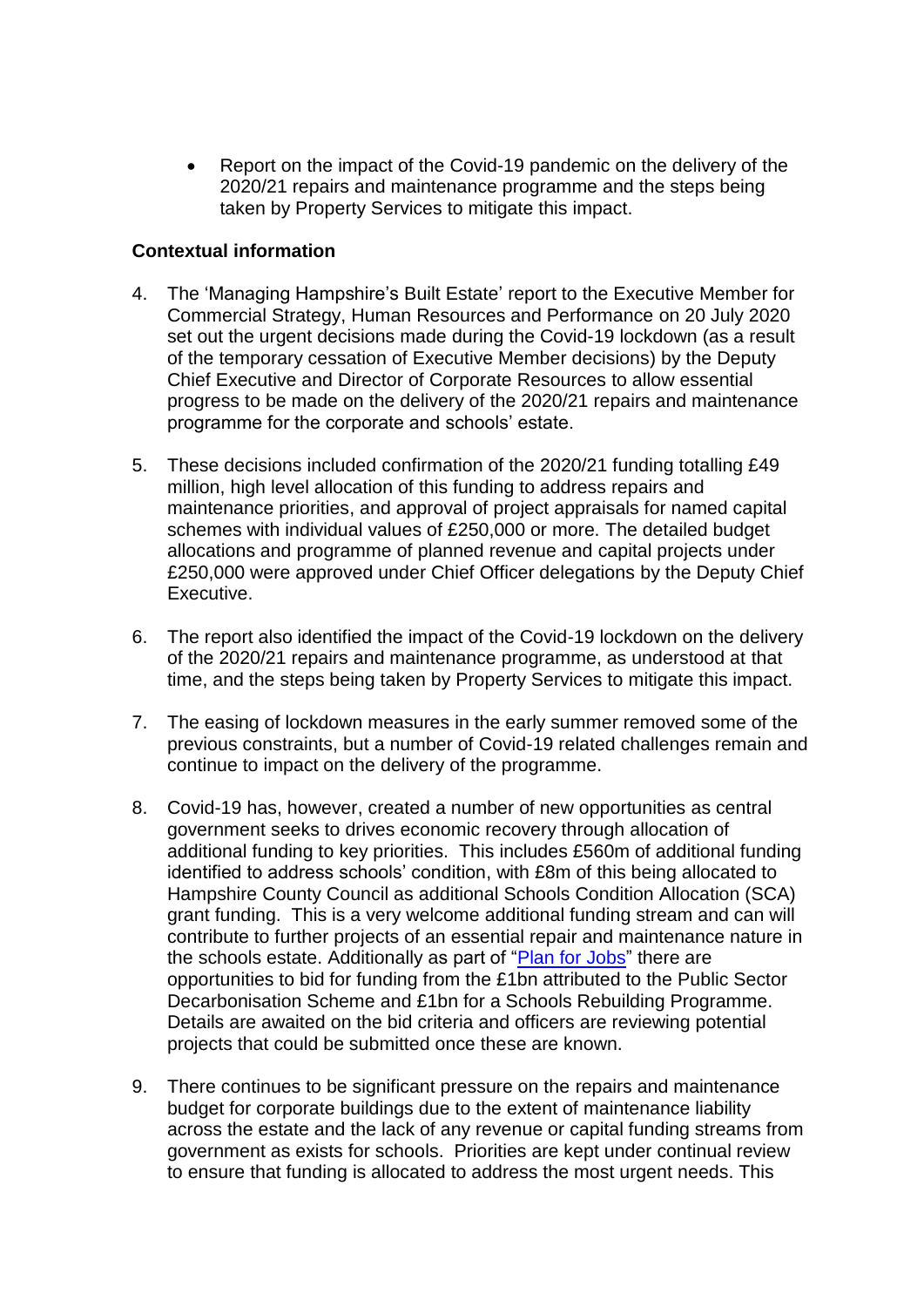year will be pivotal year as liabilities are putting significant pressure on existing budgets particularly for health and safety priorities. The impact of the Covid-19 pandemic means that all non-essential expenditure has to carefully considered and there is little flexibility for one off capital funding which had been used to good effect in previous years to tackle the repairs backlog.

#### **Impact of Covid-19 on planned programme delivery and emerging work**

- 10. Shortly after the Covid-19 lockdown commenced in late March 2020, Property Services suspended all non-critical maintenance works in occupied buildings. While there was no government mandated closure of construction sites, it was necessary to pause activity to determine whether it could continue safely, for both site operatives and building occupants. Works on stand alone construction sites continued successfully throughout the lockdown. Good progress on the schools capital programme is described elsewhere on this agenda in the Major Programmes Update Report.
- 11. To support the closure and re-opening of County Council buildings due to Covid-19, Property Services and the corporate Health and Safety team provided guidance to building managers on actions required to maintain the safety of the buildings, including testing of fire alarms and flushing of water systems to manage the risk from legionella. This guidance was also shared with partner organisations including Police, Fire, Hampshire Cultural Trust and community groups.
- 12. During the lockdown period, Property Services' teams continued to work on the design and procurement of repairs and maintenance projects to ensure that any delays to the programme could be minimised. By early summer the majority of paused works had recommenced on site and good progress had been made on the development of new schemes. This allowed a substantial programme of work to be mobilised to site over the summer to take advantage of the better weather and the summer break at schools.
- 13. Property Services' teams have worked closely with contractors and building occupiers to ensure that appropriate measures are in place to manage the risks arising from Covid-19. For some projects, where social distancing measures have a greater impact on the work being undertaken, there has been some impact on the contract duration and associated costs. However, this is affecting only a small proportion of projects. Limited additional costs have been covered corporately by a fund created specifically for this eventuality and all expenditure agreed with the Head of Finance and subsequently included in the Covid-19 finance reporting to Cabinet.
- 14. Particular care has been taken at the County Council's nursing and residential homes to ensure that vulnerable residents are safeguarded from any Covid-19 risks that could arise from the delivery of maintenance work. Property Services' teams continue to work closely with the Registered Managers to manage access to these buildings and ensure that works are undertaken safely. There are also some school sites where works have been paused or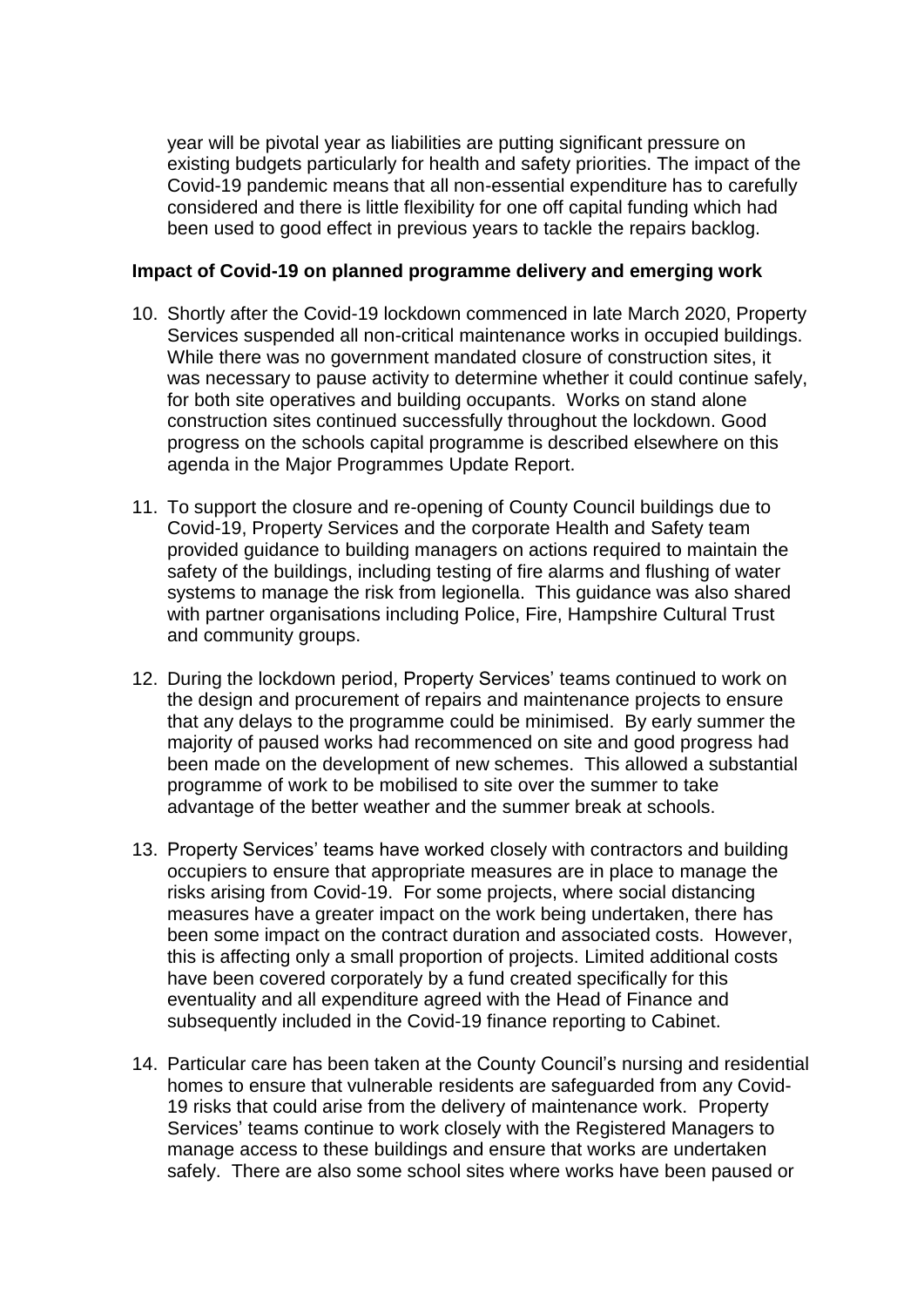delayed for a short period at the start of the autumn term, to allow the schools to settle into their new routines.

- 15. In light of the significant financial challenge faced by the County Council due to Covid-19, the repairs and maintenance programme for the corporate estate has been carefully reviewed to ensure that all identified expenditure is fully justified. Adjustments have been made to the programme to ensure that repair and maintenance priorities that have emerged since the start of the current financial year can been addressed within current funding allocations.
- 16. Maintenance funding for the schools' estate is ringfenced and funded by schools or government grant only and therefore work has continued on the agreed programme. The announcement of additional funding for schools' condition will allow the programme to be expanded to address further repair and maintenance priorities which is very welcome. Members are reminded that total repair liabilities assessed on a periodic basis by survey and intelligence far exceed the annual budgets available. Officers continue to lobby the DfE in particular for additional funding for school buildings and support from BLaPP is always welcome in this regard.

#### **Management of health and safety**

- 17. Scheduled servicing, testing and inspection regimes form a key part of the effective management of health and safety risks across the built estate and these have continued over recent months.
- 18. This has included the completion of a substantial programme of fire safety surveys on all properties that provide overnight accommodation across the estate and therefore represent the highest risks from fire. A programme of repairs and improvements to the physical fire precautions in these buildings is now being progressed. The Property Services' Fire Team will also be supporting the review of the fire risk assessments for these buildings which inform the local management arrangements for fire safety and evacuation procedures. The strong and effective partnership with Hampshire Fire and Rescue Service continues to support the approach and priority in this essential area. Close working between service departments, corporate health and safety and Property Services ensure effective coordination and formulation of programmes of improvement work.
- 19. Arrangements for the management of legionella were maintained throughout the lockdown period. With many buildings closed or at very low occupancy levels during lockdown, guidance was issued to sites to ensure that additional flushing and temperature checks were undertaken when buildings were reopened. Within the HCC care nursing and residential homes, these measures are supplemented by water sampling and testing and follow up remedial measures to address infrequent localised detections.
- 20. A programme of legionella improvement works planned for a number of HCC Care homes was paused during the height of the pandemic but has now been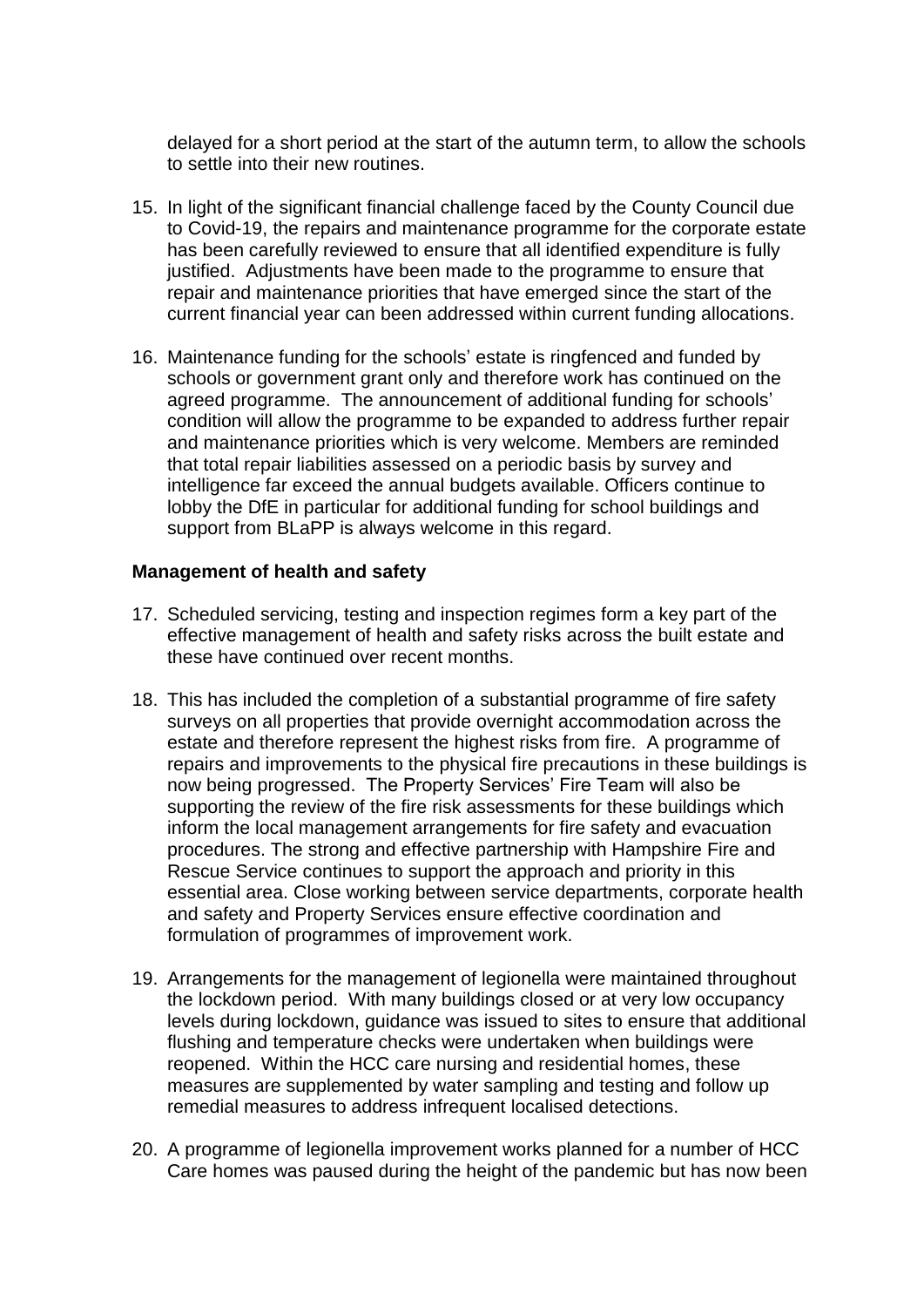restarted, as access restrictions at these buildings have been eased. Work to address issues that are identified through the temperature monitoring regime is ongoing. Although out of range temperatures represent only around 2% of the 11,600 items of legionella data collected, tracing and rectifying the causes remains a significant and important task.

- 21. The tree survey programme has continued, including monitoring ash die back across the county. Ash die back has not had a major impact to date and appears to affect groups of trees rather than isolated specimens. Where die back is present, the trees are removed to address the risk, in line with the agreed corporate policy. The strategy is coordinated with activities in other services including Countryside and Highways.
- 22. The health and safety performance on maintenance and project work has been positive so far this year, with zero significant accidents or incidents recorded. There is regular reporting through our internal management meetings and ongoing liaison with the corporate health and safety teams.
- 23. A recent Southern Internal Audit Partnership audit of Property Services' project health and safety procedures concluded a "**substantial assurance**" rating (the highest possible), reinforcing the good work undertaken in respect of contractor management responsibilities.

# **Corporate estate**

- 24. The impact of temporary Covid-19 shutdowns and furloughing of staff within some contractor and supply chain organisations delayed some repairs and maintenance projects in the corporate estate programme at the beginning of the year. The impacts were not as significant as initially expected and, where necessary, key projects have been re-programmed into the autumn and early winter
- 25. A number of additional repair and maintenance priorities have emerged since the start of the year. These include urgent reactive repair and lifecycle replacement works and works to address health and safety priorities. Additional funding is also required on a small number of projects to address increased costs arising from the Covid-19 measures that need to be put in place by contractors. This has been reported to the Head of Finance and included in the financial impact assessment shared with Cabinet.
- 26. In light of the wider financial pressures caused by Covid-19, the repairs and maintenance programme for the corporate estate has been fully reviewed and a number of planned schemes have been deferred to future years, where this can be done without significantly impacting on safety or service continuity. This, together with the allocation of the repairs and maintenance reserve funding, means that the most urgent priorities can be addressed within current budget allocations.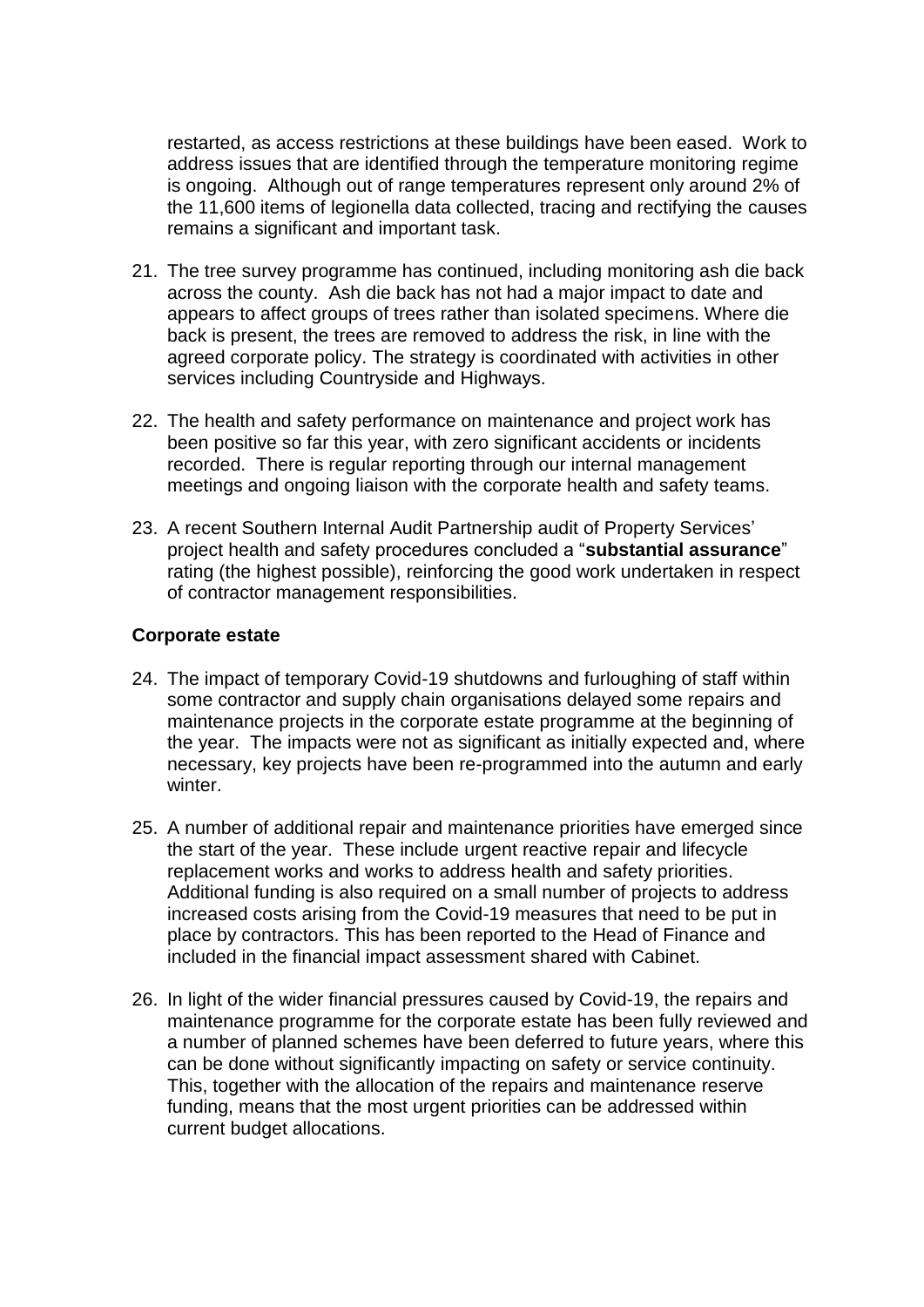27. Deferrals and additions to the 2020/21 repairs and maintenance programme have been approved under Chief Officer delegations.

# **Schools estate**

- 28. Despite the delays incurred at the start of the financial year due to the Covid-19 lockdown, good progress has been made on the delivery of the repairs and maintenance programme for schools. All works that needed to be undertaken during the summer holiday period were completed and work to develop the larger projects continues well, with works on site due to commence in the spring and summer of 2021, in line with the planned programmes.
- 29. On 29 June, the Prime Minister announced an additional £560m for repairs and upgrades to school buildings, on top of funding already allocated for the current year. The additional funding has been received as an addition to the School Condition Allocation (SCA) grant, with the County Council receiving a further £8.1m, bringing the total SCA grant for 2020/21 to £25.5m.
- 30. Property Services and Children's Services will jointly agree priorities for this additional funding that target educational benefit and reduce maintenance liability. It is currently anticipated that approximately £4m of the additional funding will be allocated to address the next two priority SCOLA reclad projects with the remaining £4m used to fund a number of smaller schemes addressing common condition related themes. These include roofing upgrades, window improvements, boilers and pipework infrastructure and upgrading electrical infrastructure including distribution boards.
- 31. Named schemes with individual value over £250k will be added to the capital programme through Executive Member and Council approval early in 2021 with the lower value schemes and programmes of work approved under Chief Officer delegations.
- 32. At the end of June, the government also announced a new schools rebuilding programme, with £1bn identified for the first 50 projects. Property Services is working with Children's Services to review potential projects that could meet the necessary criteria, aligning with priorities identified from the DfE's Condition Data Collection (CDC) survey information. The planned "shovel ready" projects to replace the timber framed buildings at Grange and Fryern Junior schools have been shared with the DfE. Although initial feedback suggested that these do not meet the criteria for the programme, the DfE has made contact recently and further discussions are to be held. Opportunities to bid for this additional funding will continue to be rigorously and enthusiastically pursued.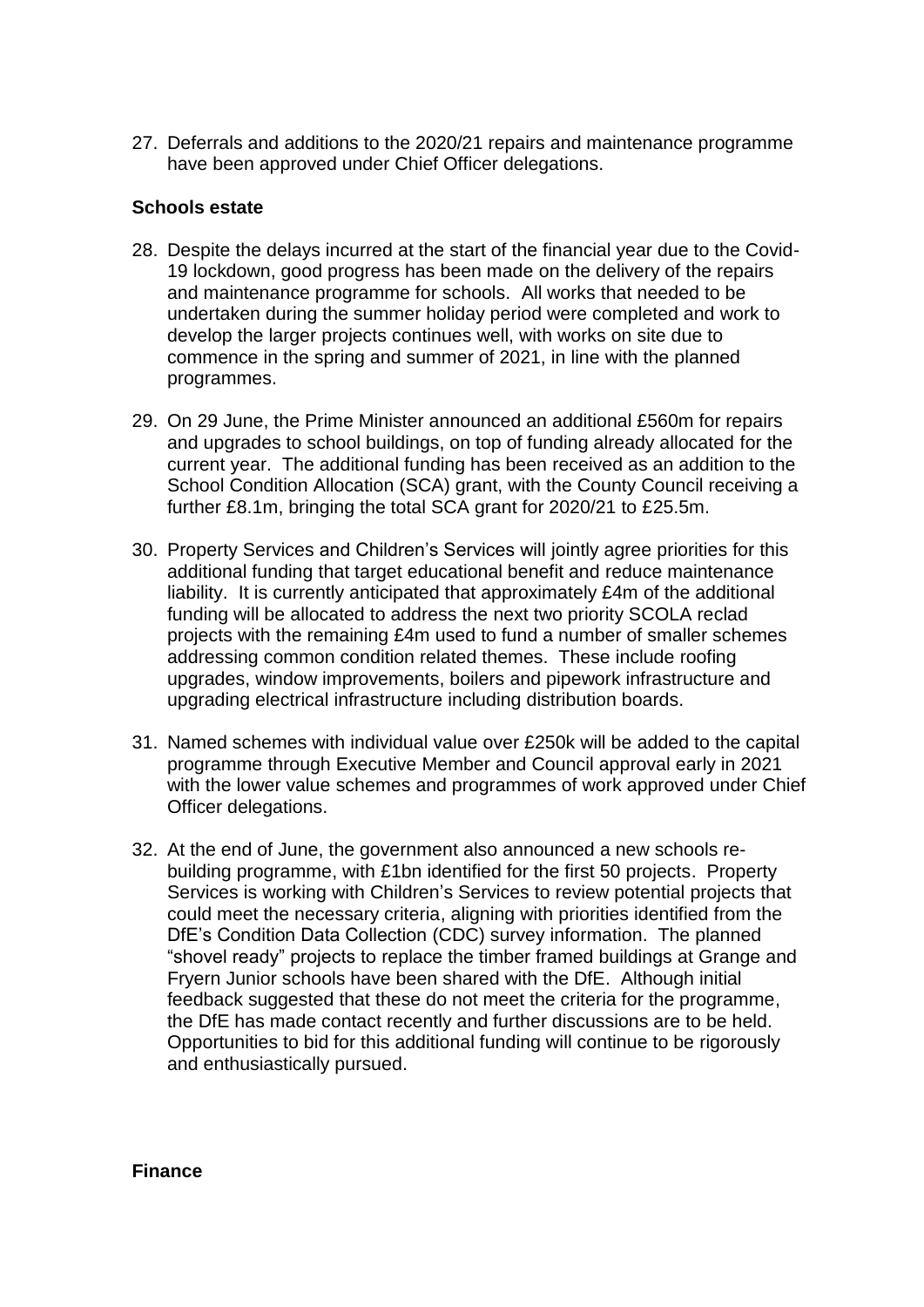- 33. Following confirmation of the additional SCA grant for 2020/21, the total repairs and maintenance funding available this year is circa £57 million, of which £11 million is allocated for the corporate estate and £46 million for schools. The funding sources are set out in the table below.
- 34. As noted in paragraphs 25 and 26, the repairs and maintenance reserve funding for the corporate estate has now been allocated to address urgent maintenance and health and safety priorities that have arisen since the start of the financial year. The impact of using the accumulated reserve now means that future years additional pressures cannot be absorbed. The liabilities and priorities for 21/22 will be reviewed as part of the autumn budget setting process. This is expected to be a very challenging process for the Council and senior officers are acutely aware of the need to be rigorous in our recommendations to Members.
- 35. As noted above, work has commenced to identify the most critical priorities to be addressed using the additional £8.1 million SCA grant. Schemes with an individual value of £250k or above to be recommended for addition to the capital programme in early 2021.

| <b>Budget</b>                                                                                            | 2020/21 | <b>Comments</b>                                            |
|----------------------------------------------------------------------------------------------------------|---------|------------------------------------------------------------|
|                                                                                                          | £'000   |                                                            |
| Landlord Repair and<br>Maintenance                                                                       | 7,918   | Annual P&R revenue budget                                  |
| <b>Additional Landlord Repair</b><br>and Maintenance allocation<br>(£3m for period 2019/20 -<br>2020/21) | 1,500   | Second year allocation against<br>the total 2 year funding |
| Carry forward from 2019/20                                                                               | 25      |                                                            |
| <b>Accumulated R&amp;M Reserve</b>                                                                       | 1,056   | To support additional<br>investment priorities             |
| <b>R&amp;M</b> reserve 2020/21<br>contribution                                                           | 545     | Annual allocation                                          |
| <b>Subtotal Corporate Estate</b>                                                                         | 11,044  |                                                            |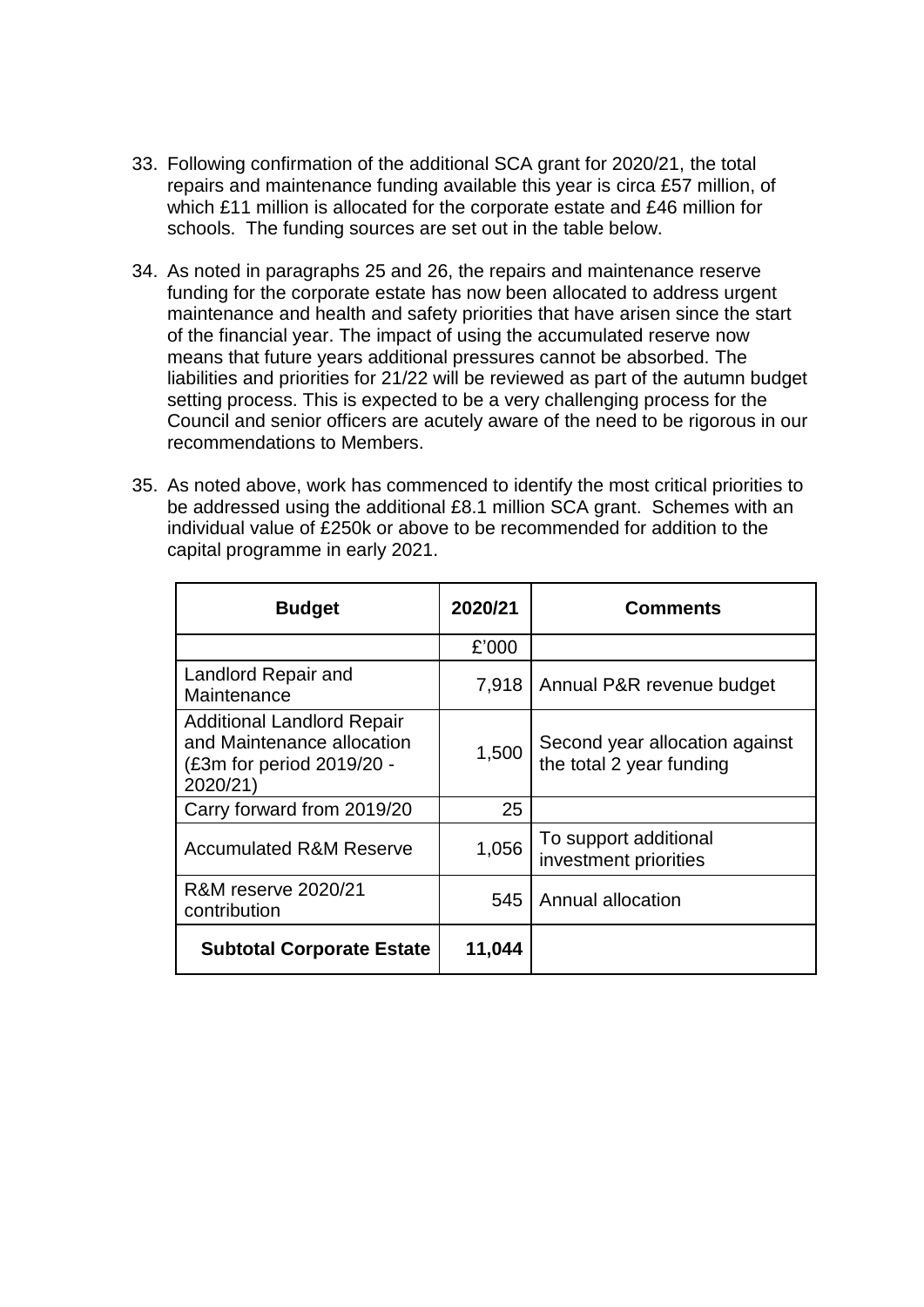| <b>Budget</b>                                                            | 2020/21 | <b>Comments</b>                                             |
|--------------------------------------------------------------------------|---------|-------------------------------------------------------------|
| <b>Schools SLA JWA Pooled</b><br>revenue contributions                   | 13,746  | Pooled funding contributions<br>from schools                |
| <b>School Condition Allocation</b><br>(SCA) grant 2020/21                | 17,412  | Grant confirmed by the DfE in<br>April 2020.                |
| Carry forward SCA grant from<br>2019/20                                  | 6,917   | Allocated to schemes identified<br>in the 2019/20 programme |
| <b>Additional Schools Condition</b><br>Allocation (SCA) grant<br>2020/21 | 8,086   | Additional grant confirmed by<br>the DfE in August 2020.    |
| <b>Subtotal Schools' Estate</b>                                          | 46,161  |                                                             |
| <b>Grand Total</b>                                                       | 57,205  |                                                             |

- 36. In March 2020, the Cabinet Office issued Procurement Policy Note (PPN) 02/20 providing guidance for public bodies on payment of at risk suppliers to ensure continuity of service both during and after the Covid-19 outbreak. There have been a number of updates to this guidance and a further PPN 04/20 was issued in June providing guidance on payment to suppliers during the recovery and transition period following easing of the lockdown.
- 37. A review of at risk contractors was undertaken and measures were put in place to assist contractors and their supply chains where required, following the guidance in PPN02/20. Measures included ensuring prompt payment of invoices to maintain cash flow and 14-day valuations for larger contracts, where requested by the Contractor to further improve cashflow. The level of retention held on previously completed projects was also reviewed and released where appropriate.
- 38. Although some maintenance projects did pause for a few weeks at the start of the Covid-19 lockdown, due to a lack of materials and/or availability of labour, only small delays were experienced. Contractually the restrictions imposed are deemed to be a Force Majeure event. Applicable Extensions of Time have been granted to contractors to ensure that they are not unfairly penalised through the application of contract penalties, within the spirt of the PPN-02/20 guidance.
- 39. Two of the four term maintenance contractors (TMCs) made claims for relief under PPN-02/20, which allowed for continuation of normal payments up to the end of June, even if service delivery was disrupted or temporarily suspended. Total relief paid by HCC to the TMCs in the period to end of June was £250,874.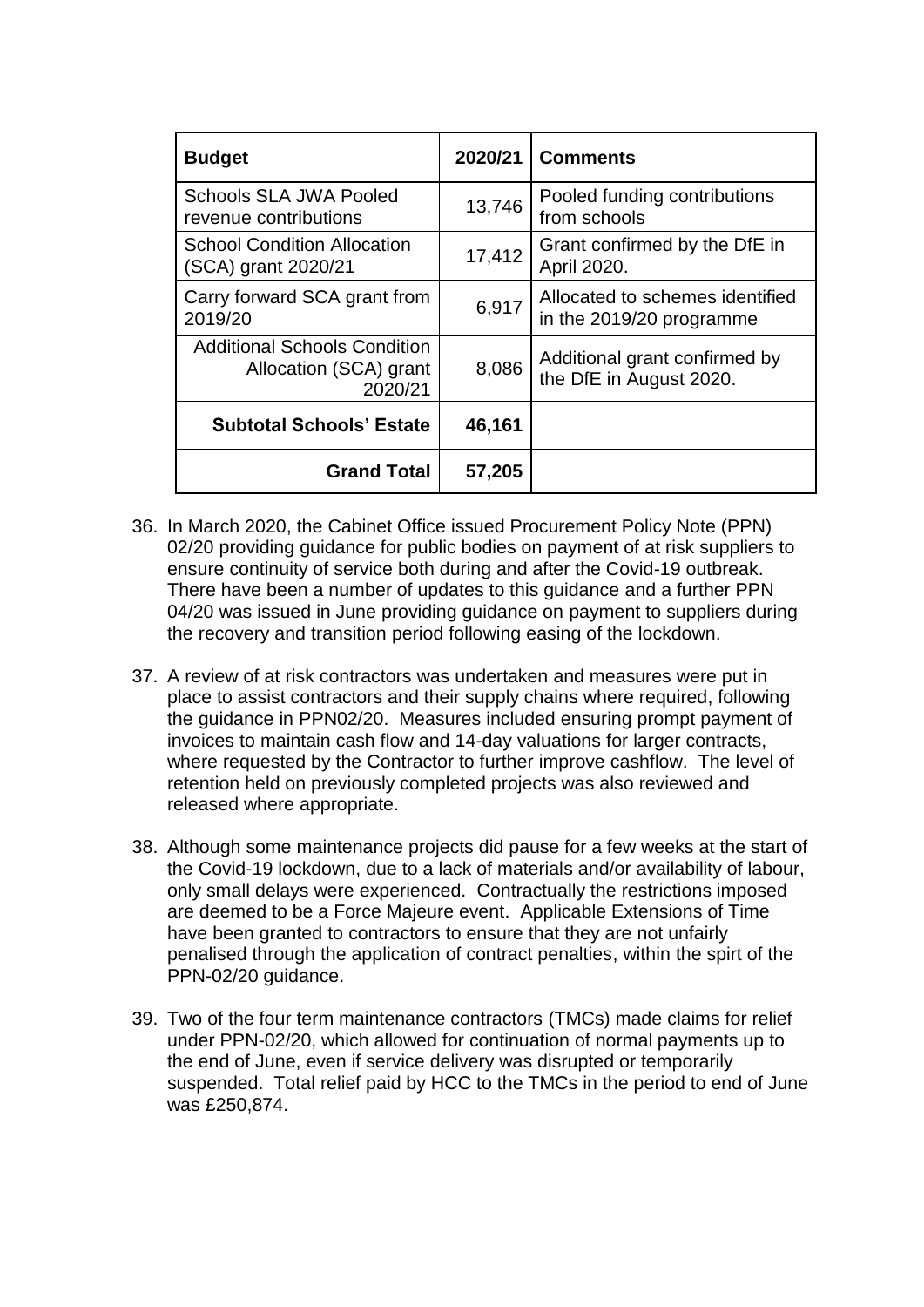# **Performance**

- 40. The primary objective of the repairs and maintenance programmes is to maintain the County Council's estate in a safe and useable condition, ensuring compliance with statutory requirements and prioritising repairs that represent the highest risks in terms of health and safety and service continuity.
- 41. Property Services ensured that critical maintenance services were maintained throughout the Covid-19 lockdown period and worked closely with building occupants as buildings re-opened. Throughout the Covid-19 lockdown and ongoing period of recovery, critical repair and maintenance work has continued across the estate and

# **Consultation and Equalities**

- 42. The repair and maintenance programmes are developed in consultation with schools and County Council departments to ensure that proposals meet the needs of building occupants and align with longer term service plans and asset strategies.
- 43. The 2020/21 repair and maintenance programmes represent expenditure of £57m on the County Council's built estate, addressing the highest priorities condition and maintenance issues. This expenditure will reduce health and safety risks and create improved environments, benefiting all those who occupy and access services from these buildings.

## **Other Key Issues**

Climate Change

- 44. The programme of planned maintenance work makes an important contribution to achieving the County Council's targets to reduce carbon emissions and energy consumption from its corporate estate. This includes improving the thermal performance of buildings through re-cladding and reroofing projects, replacing older plant and installing improved controls and incorporating additional energy saving measures, such as LED re-lighting schemes and photovoltaic panels, into planned maintenance projects.
- 45. The announcement in July 2020 that the government will invest £1 billion over the next year in a Public Sector Decarbonisation Scheme offers HCC and its public sector partners the opportunity to bid for grant funding improve energy efficiency and implement low carbon heat upgrades across its built estate. More detail on the climate change and carbon strategy and progress on the successful reduction programmes is included in the report elsewhere on this agenda.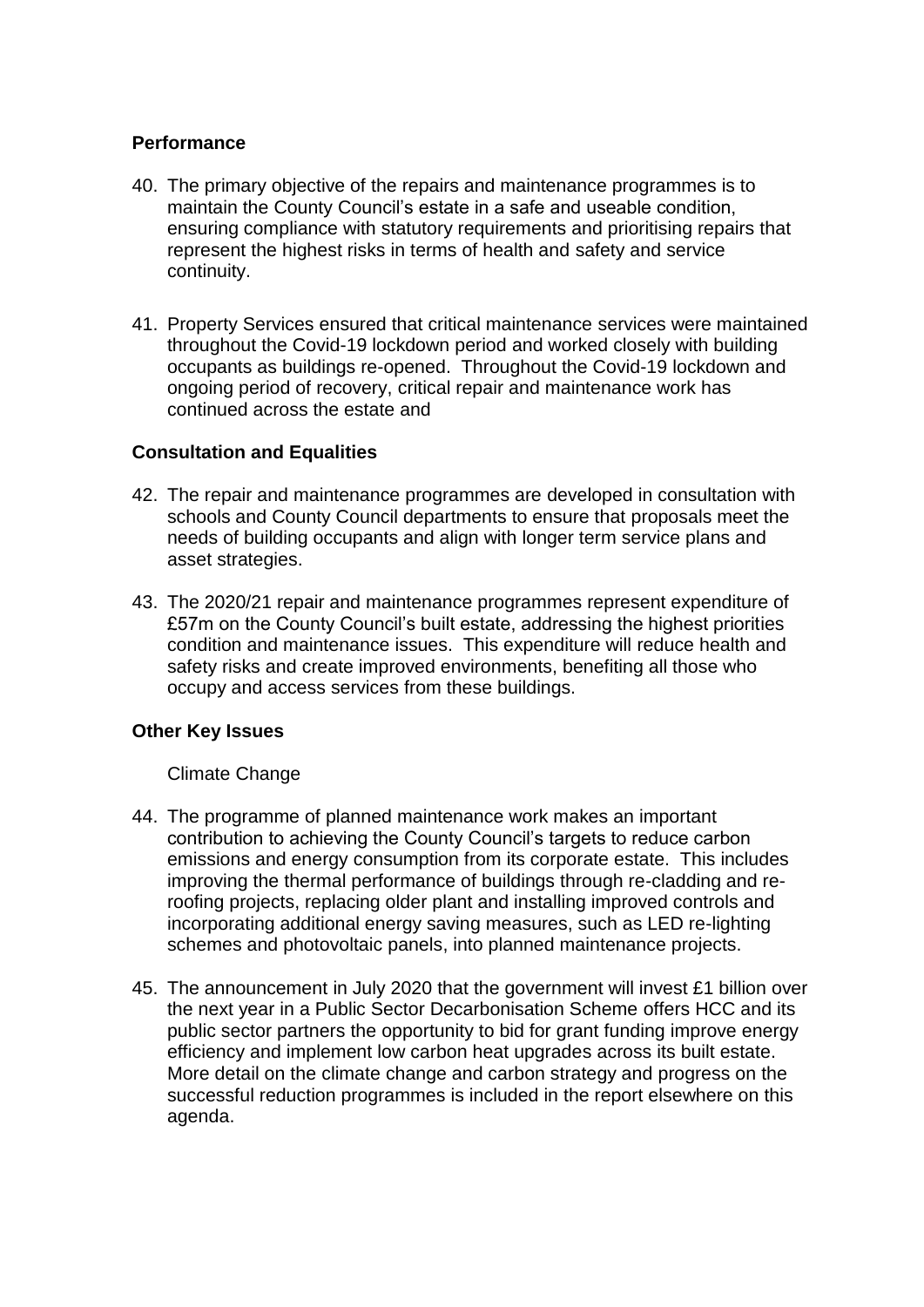Digital and Smarter Working

46. Work to replace the current Property Services' asset management system continues to progress positively. A four-year contract was let to Concerto in May 2020, for the replacement system. Good progress continues to be made with mobilisation towards the implementation date of April 2021.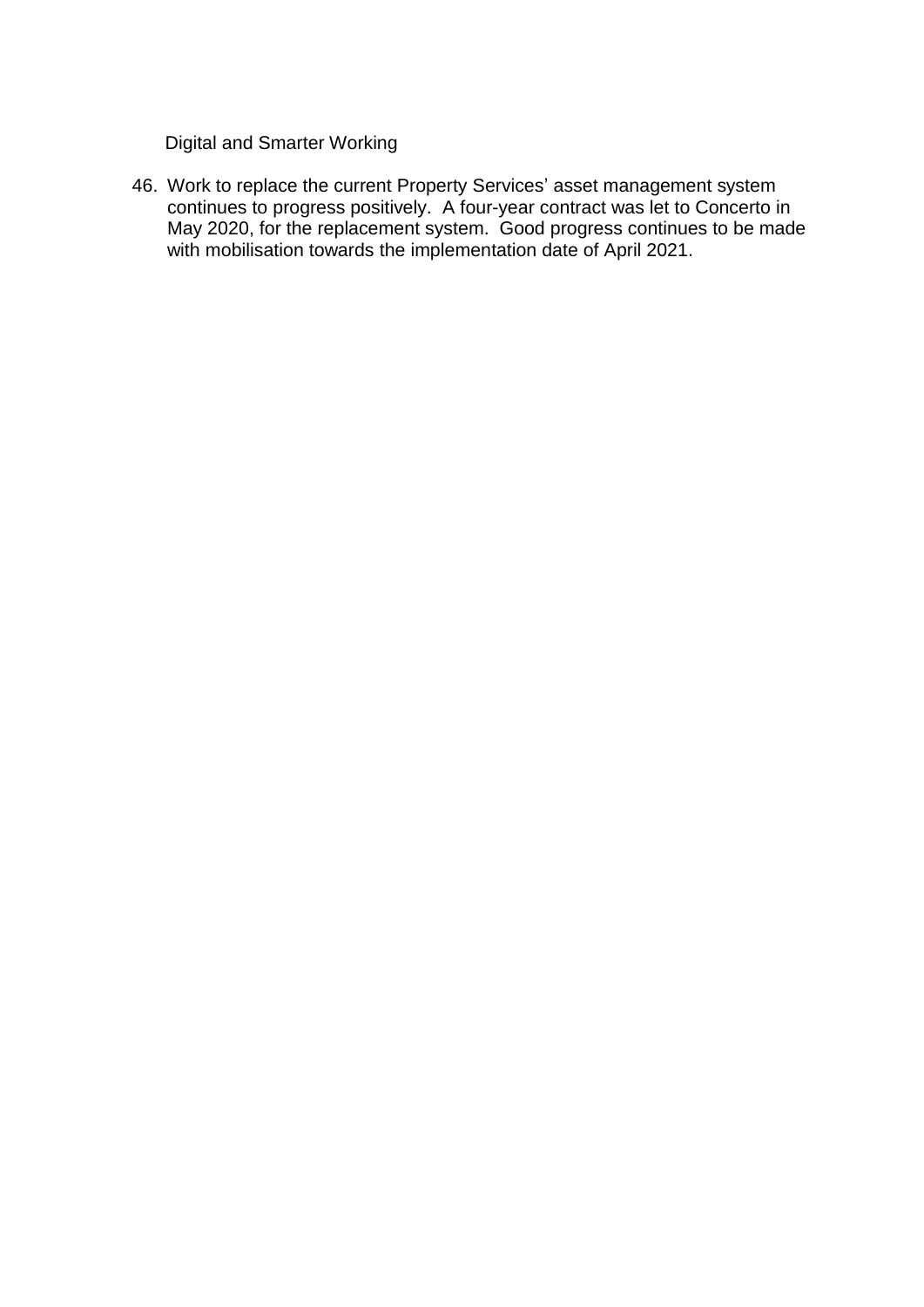# **Future direction**

- 47. Throughout the remainder of the financial year work will continue to progress the agreed 2020/21 programme of works and recover as many delays as possible caused by Covid-19.
- 48. With the financial pressures created by Covid-19 on the County Council, repairs and maintenance work on the corporate estate will continue to be carefully considered to ensure that the available funding is directed at the most critical priorities to maintain a safe estate and support service continuity.
- 49. A number of opportunities have been created by central government to secure additional funding which, if successful, would contribute towards the improvement in condition and reduction of maintenance liabilities across the built estate. Work will continue through the autumn to identify opportunities and prepare compelling bids.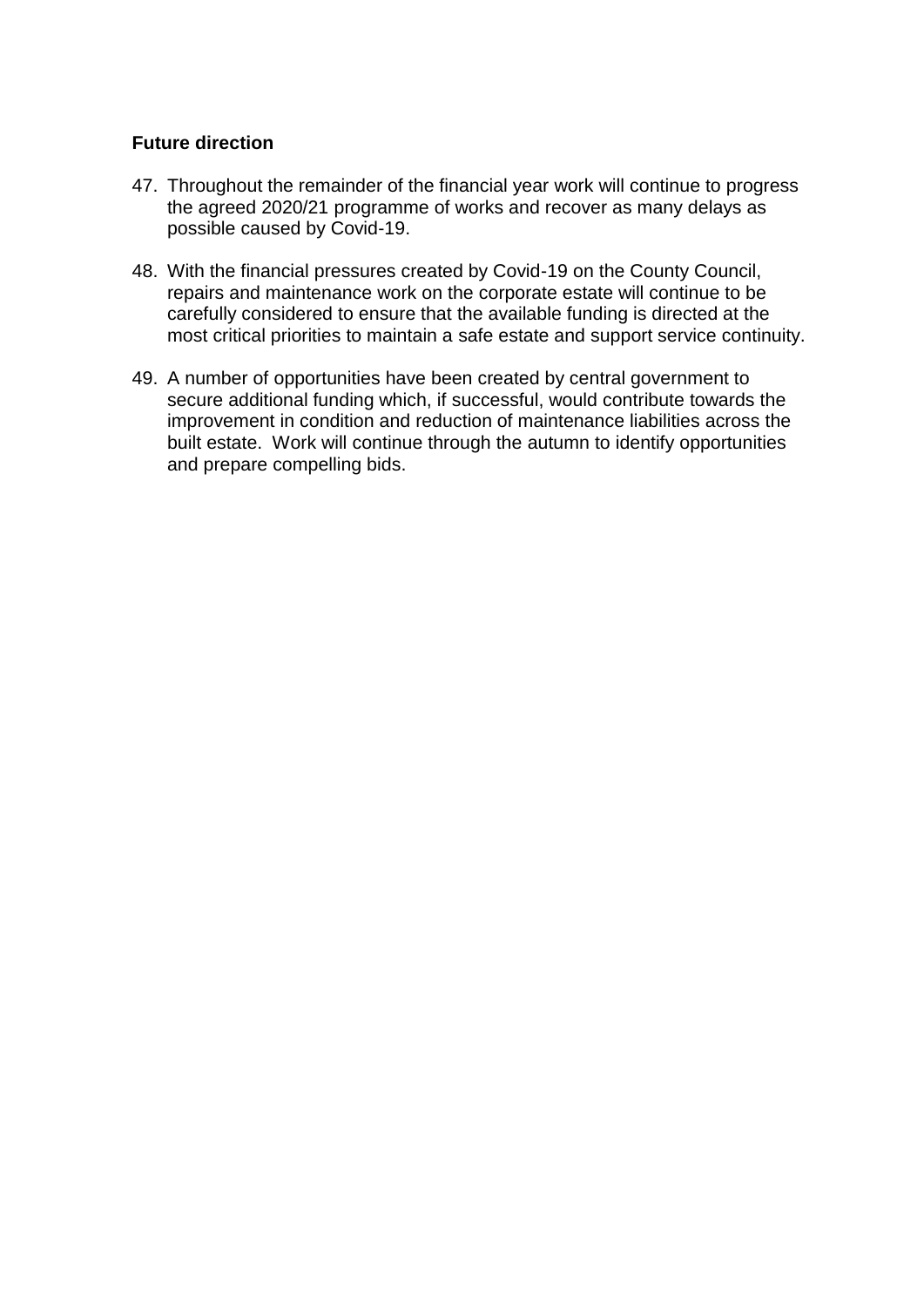# **REQUIRED CORPORATE AND LEGAL INFORMATION:**

#### **Links to the Strategic Plan**

| Hampshire maintains strong and sustainable economic<br>growth and prosperity: | yes |
|-------------------------------------------------------------------------------|-----|
| People in Hampshire live safe, healthy and independent<br>lives:              | yes |
| People in Hampshire enjoy a rich and diverse<br>environment:                  | yes |
| People in Hampshire enjoy being part of strong,<br>inclusive communities:     | yes |

#### *NB: If the 'Other significant links' section below is not applicable, please delete it.* **Other Significant Links**

| <b>Uther Significant Links</b><br><b>Links to previous Member decisions:</b> |             |  |  |
|------------------------------------------------------------------------------|-------------|--|--|
| <b>Title</b>                                                                 | Date        |  |  |
| Managing Hampshire's Built estate – Report to EMCSHRP                        | 20.07.2020  |  |  |
| Direct links to specific legislation or Government Directives                |             |  |  |
| <b>Title</b>                                                                 | <b>Date</b> |  |  |
| <b>Procurement Policy Note 02/20</b>                                         | 03.2020     |  |  |
| <b>Procurement Policy Note 04/20</b>                                         | 06.2020     |  |  |

**Section 100 D - Local Government Act 1972 - background documents**

**The following documents discuss facts or matters on which this report, or an important part of it, is based and have been relied upon to a material extent in the preparation of this report. (NB: the list excludes published works and any documents which disclose exempt or confidential information as defined in the Act.)**

| Document | Location |
|----------|----------|
| None     |          |